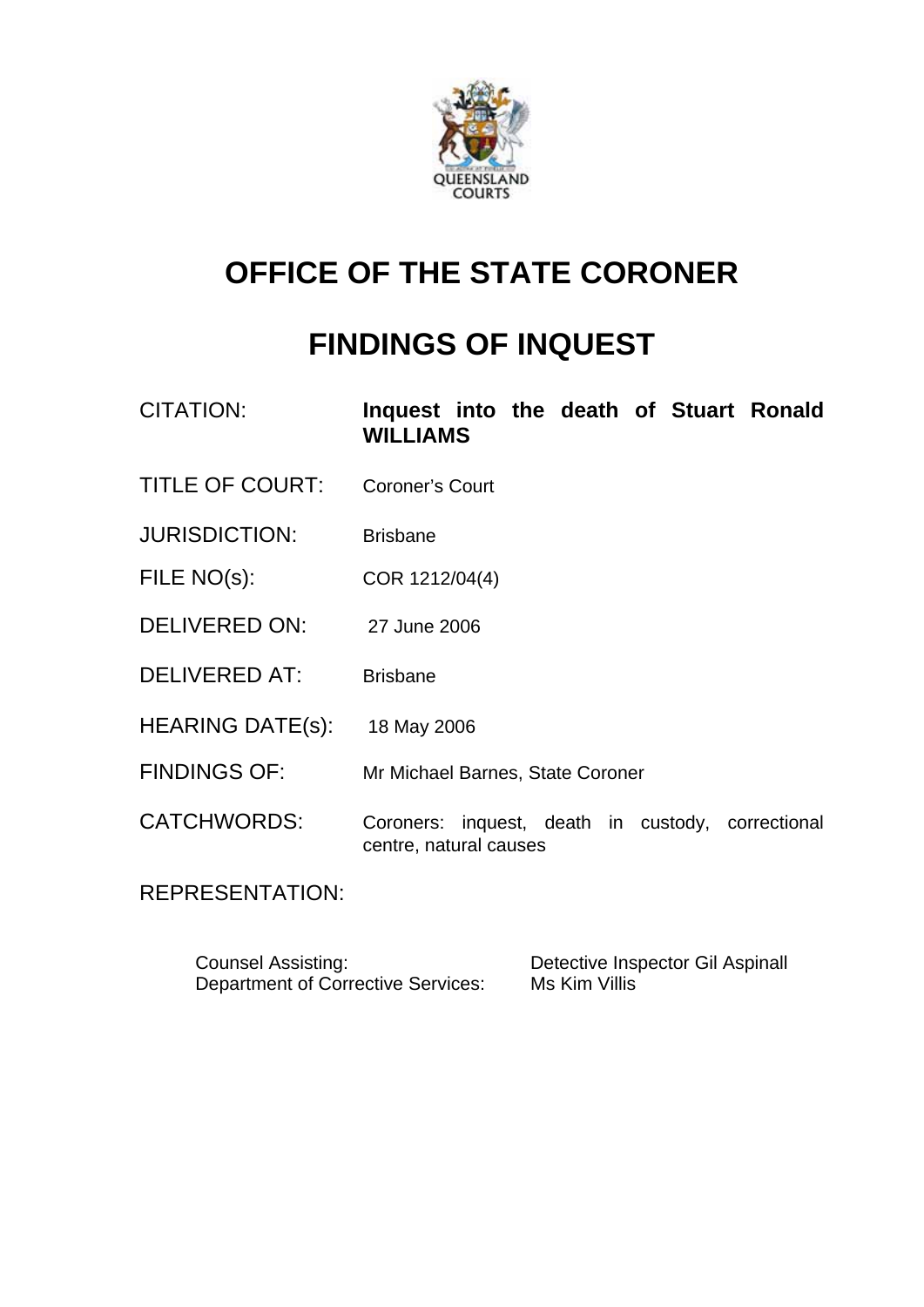# Findings of the Inquest into the death of Stuart Ronald **WILLIAMS**

**Table of Contents**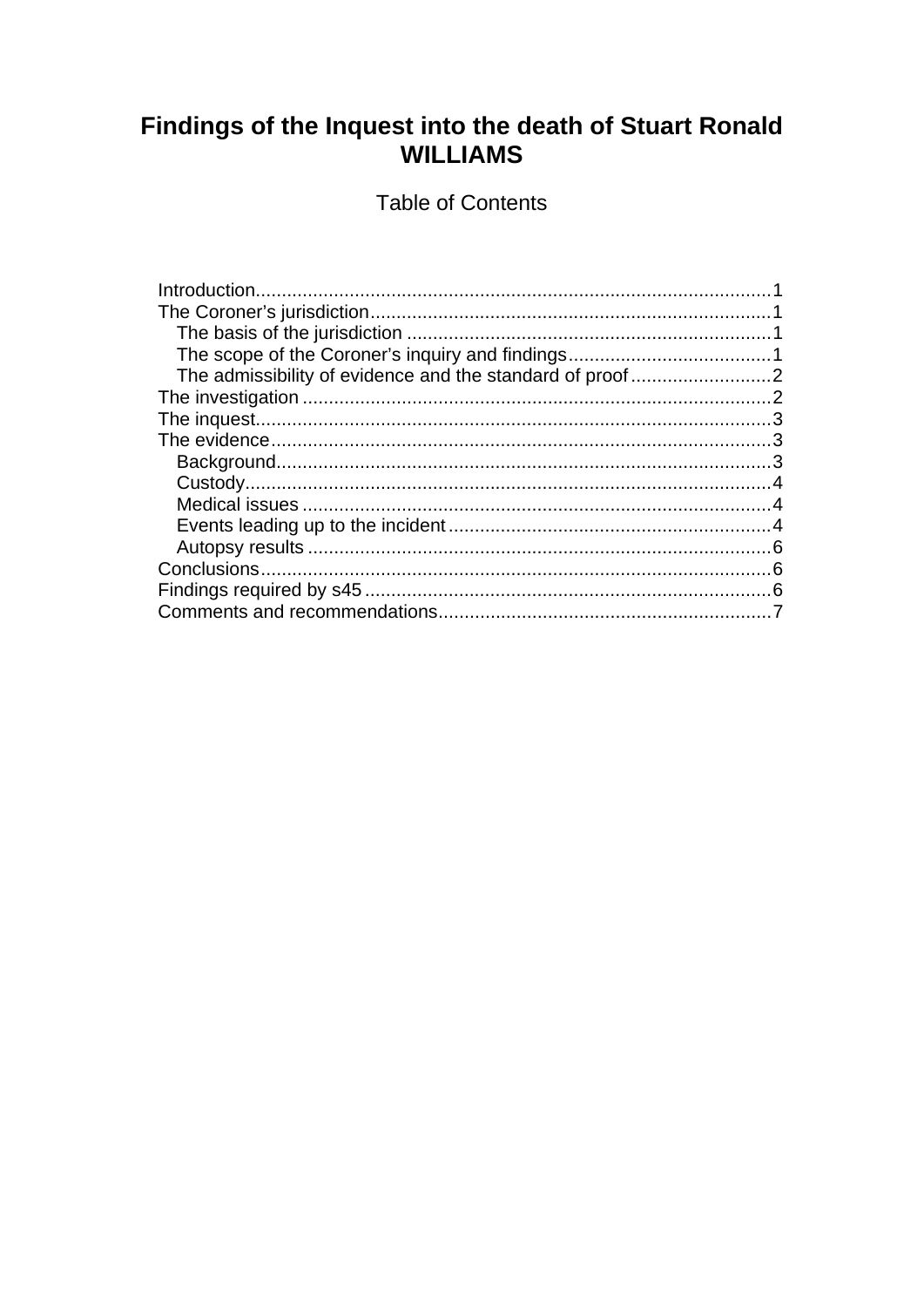The *Coroners Act 2003* provides in s45 that when an inquest is held into a death in custody, the coroner's written findings must be given to the family of the person who died, each of the persons or organisations granted leave to appear at the inquest and to various specified officials with responsibility for the justice system. These are my findings in relation to the death of Stuart Ronald Williams. They will be distributed in accordance with the requirements of the Act.

# *Introduction*

Stuart Ronald Williams was an indigenous male, 45 years of age when he died on Monday, 17 May 2004, whilst in the custody of the Department of Corrective Services as an inmate at the Capricornia Correctional Centre at Rockhampton.

These findings seek to explain how the death occurred.

# *The Coroner's jurisdiction*

#### **The basis of the jurisdiction**

Because when he died, Mr Williams was in the custody of the Department of Corrective Services under the *Corrective Services Act 2000*, his death was a "*death in custody*" within the terms of the Act and so it was reported to the State Coroner for investigation and inquest.<sup>2</sup>

# **The scope of the Coroner's inquiry and findings**

A coroner has jurisdiction to inquire into the cause and the circumstances of a reportable death. If possible, the coroner is required to find:-

- $\bullet$  whether the death in fact happened
- the identity of the deceased;
- when, where and how the death occurred; and
- what caused the person to die.

An inquest is not a trial between opposing parties but an inquiry into the death. In a leading English case it was described in this way:-

*It is an inquisitorial process, a process of investigation quite unlike a criminal trial where the prosecutor accuses and the accused defends… The function of an inquest is to seek out and record as many of the facts concerning the death as the public interest requires.*<sup>3</sup>

The focus is on discovering what happened, not on ascribing guilt, attributing blame or apportioning liability. The purpose is to inform the family and the public of how the death occurred with a view to reducing the likelihood of similar

l  $1$  See s10

<sup>2</sup> s8(3) defines "*reportable death*" to include deaths in custody and s7(2) requires that such deaths be reported to the state corners or deputy state coroner. S27 requires an inquest be held in relation to all deaths in custody

<sup>3</sup> *R v South London Coroner; ex parte Thompson* (1982) 126 S.J. 625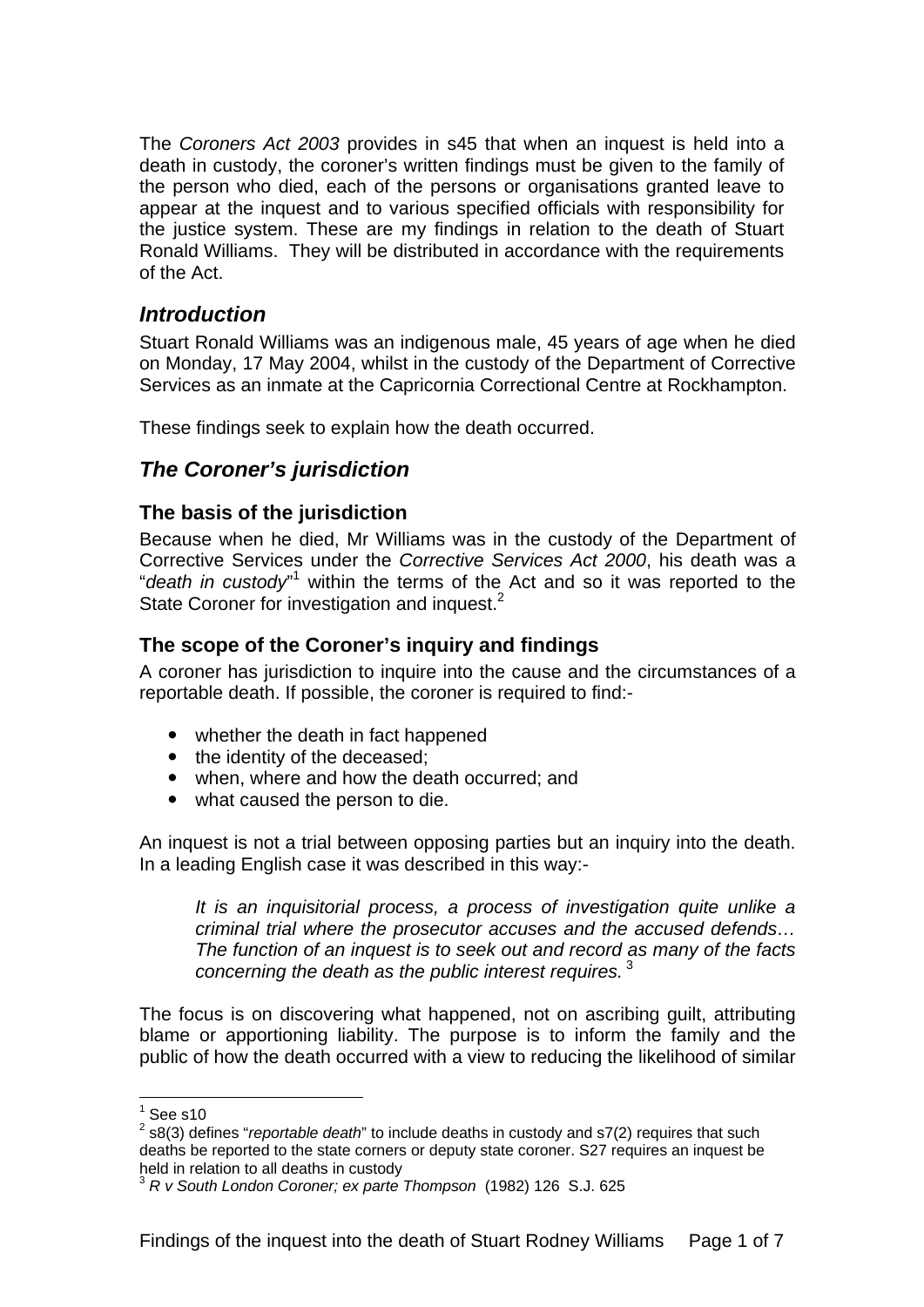deaths. As a result, the Act authorises a coroner to make preventive recommendations concerning public health or safety, the administration of justice or ways to prevent deaths from happening in similar circumstances in future<sup>4</sup>. However, a coroner must not include in the findings or any comments or recommendations statements that a person is or maybe guilty of an offence or civilly liable for something.<sup>5</sup>

#### **The admissibility of evidence and the standard of proof**

Proceedings in a coroner's court are not bound by the rules of evidence because s37 of the Act provides that the court "*may inform itself in any way it considers appropriate".* That doesn't mean that any and every piece of information, however unreliable, will be admitted into evidence and acted upon. However, it does give a coroner greater scope to receive information that may not be admissible in other proceedings and to have regard to its provenance when determining what weight should be given to the information.

This flexibility has been explained as a consequence of an inquest being a factfinding exercise rather than a means of apportioning guilt: an inquiry rather than a trial. $^6$ 

A coroner should apply the civil standard of proof, namely the balance of probabilities, but the approach referred to as the *Brigenshaw* sliding scale is applicable.<sup>7</sup> This means that the more significant the issue to be determined, the more serious an allegation or the more inherently unlikely an occurrence, the clearer and more persuasive the evidence needed for the trier of fact to be sufficiently satisfied that it has been proven to the civil standard. $8$ 

It is also clear that a coroner is obliged to comply with the rules of natural justice and to act judicially. $9$  This means that no findings adverse to the interest of any party may be made without that party first being given a right to be heard in opposition to that finding. As *Annetts v McCann<sup>10</sup>* makes clear that includes being given an opportunity to make submissions against findings that might be damaging to the reputation of any individual or organisation.

# *The investigation*

As soon as Mr William's death became known to the prison authorities, the local police were contacted and Detective Sergeant John O'Shea of the Queensland Police Service's Corrective Services Investigation Unit was directed to conduct a "*death in custody*" coronial investigation.

 $4 \overline{\smash{646}}$ 

 $5$  s45(5) and 46(3)

<sup>&</sup>lt;sup>6</sup> *R v South London Coroner; ex parte Thompson* per Lord Lane CJ, (1982) 126 S.J. 625<br><sup>7</sup> Anderson v Blashki [1993] 2 VR 89 at 96 per Gobbo J

<sup>8</sup> Briginshaw v Briginshaw (1938) 60 CLR 336 at 361 per Sir Owen Dixon J

<sup>9</sup> *Harmsworth v State Coroner* [1989] VR 989 at 994 and see a useful discussion of the issue in Freckelton I., "Inquest Law" in *The inquest handbook*, Selby H., Federation Press, 1998 at 13

 $10^{10}$  (1990) 65 ALJR 167 at 168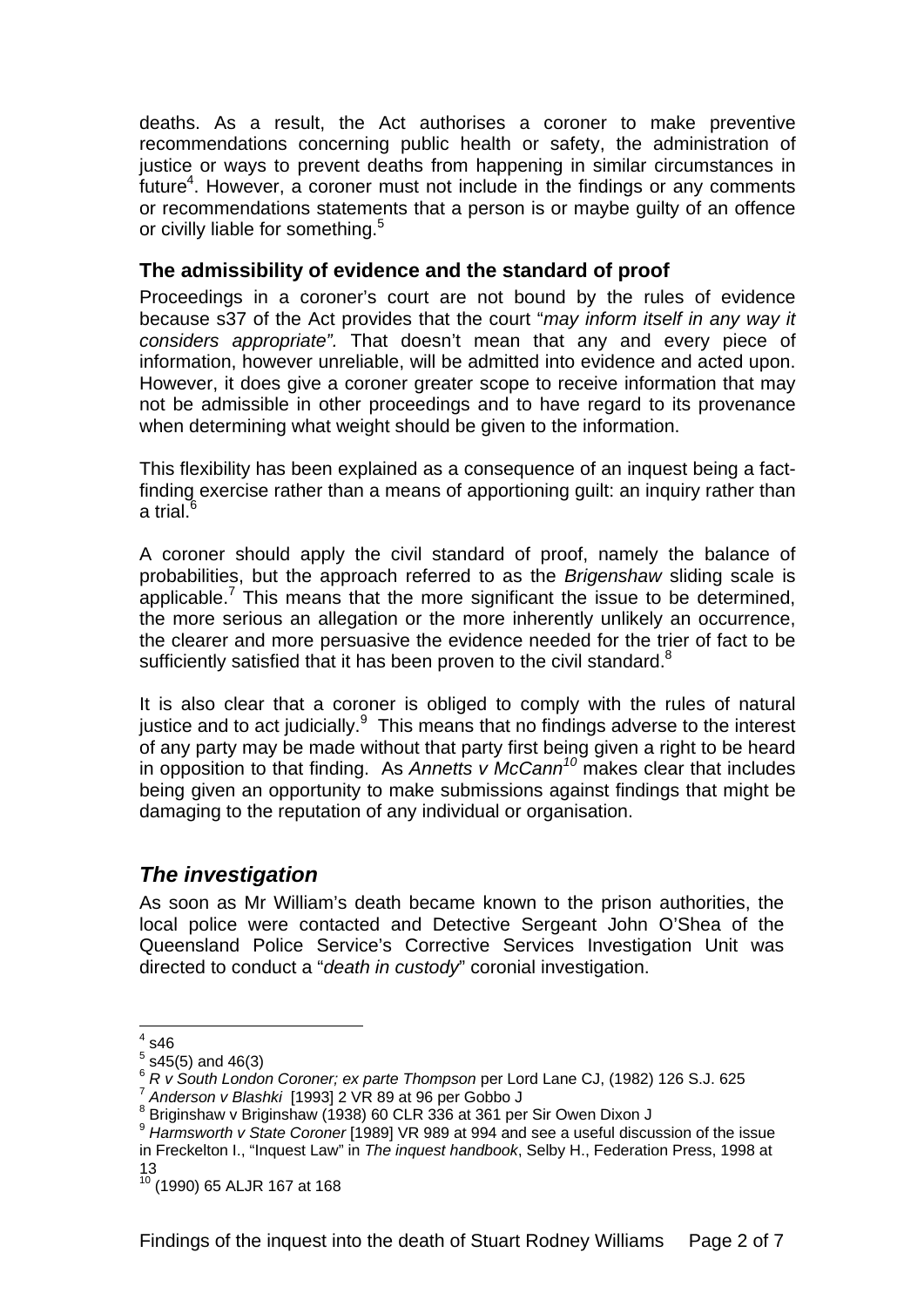All relevant witnesses were interviewed and statements obtained and exhibits collected. On 17 May 2004, an autopsy was conducted at the Rockhampton Base Hospital by Dr Nigel Buxton, an experienced forensic pathologist.

I am satisfied that the investigation was competently undertaken and sufficiently thorough.

# *The inquest*

An inquest was opened in Brisbane on Thursday, 18 May 2006. Detective Inspector Aspinall was appointed to assist me. Leave to appear was granted to the Department of Corrective Services. Mr Williams' sister, Julie Purcell advised that neither she nor any other family member wished to be represented at the inquest and had no matters they wished to raise during the inquest. A copy of the police investigation report was provided to Julie Purcell, prior to the inquest.

All of the statements, records of interview, medical records, photographs and materials gathered during the investigation were tendered at the inquest.

I determined that the evidence contained in these materials was sufficient to enable me to make the findings required by the Act and that there was no other purpose, which would warrant any witnesses being called to give oral evidence. The family indicated that they did not wish to challenge or examine any of the witnesses' versions as contained in the documents, which had been tendered and I could find no inconsistencies or conflict in the evidence that required oral evidence to be given. Accordingly, I have made these findings based on the information contained in the exhibits

# *The evidence*

I turn now to the evidence. Of course, I cannot even summarise all of the information contained in the exhibits but I consider it appropriate to record in these reasons, the evidence I believe is necessary to understand the findings I have made.

# **Background**

In 1996 Mr Williams murdered his female partner resulting in him being sentenced to life imprisonment.

They had a daughter who is now about twelve years of age. She is being cared for by her mother's family and understandably she had no contact with her father after his imprisonment.

Mr Williams' parents are both deceased. He has several brothers and sisters from two families. Julie Purcell is his half-sister and was nominated by Mr Williams as his "emergency contact" in his Department of Corrective Services records.

Mr Williams also has between ten to twelve children from different relationships. His oldest son is thirty odd years of age.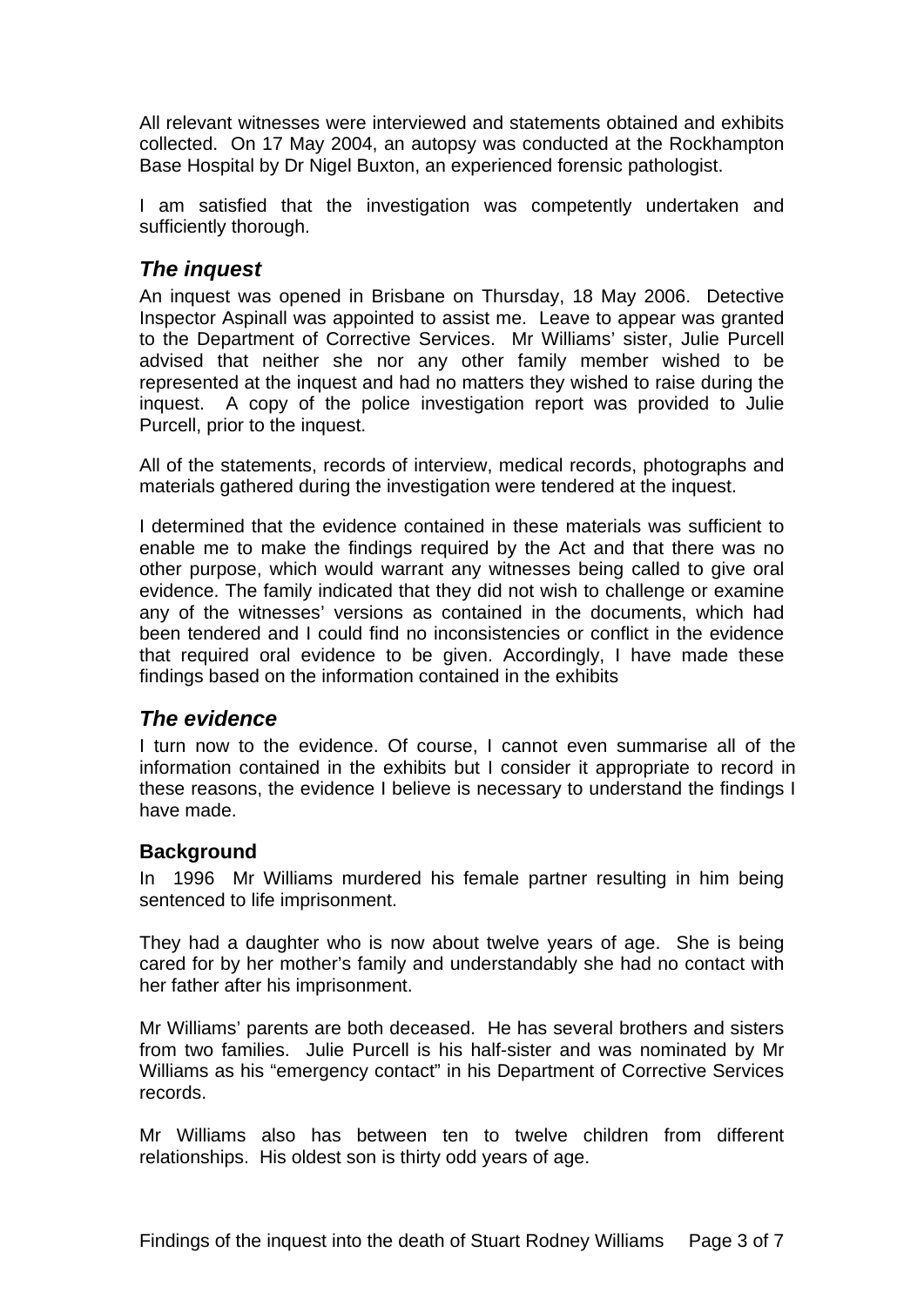#### **Custody**

From the time of his sentence to the time of his death Mr Williams was incarcerated at the Capricornia Correctional Centre at Rockhampton.

At the time of his death, he was housed in cell 15, in Secure Block 7. No one else occupied the cell.

#### **Medical issues**

Medical records show that Mr Williams had an extensive history of cardiac disease with at least two confirmed myocardial infarcts; the first in September 1996 and the second in March 1999.

Since the first myocardial infarct, Mr Williams had been on medication to prevent narrowing and spasms of his coronary arteries. Although he was strongly advised to stop smoking, he continued to smoke until about three days prior to this death. Mr Williams had also been offered coronary angiography by the Department of Corrective Services, but he refused despite counselling of the associated benefits.

Mr Williams was 175 centimetres in height and weighed 105 kilograms, which is considered to be significantly overweight for his height.

#### **Events leading up to the incident**

On the afternoon of Sunday 16 May 2004, Mr Williams played squash with two other inmates namely Jason Ryan Flethouse and Kaz Van Der Hoek and complained to them of shortness of breath and pains in his chest. Mr Williams advised them that he put it down to the fact that he has just given up smoking. Both these prisoners saw Mr Williams later that evening and advise that he appeared normal to them. There is no evidence that Mr Williams complained to any correctional staff of any concerns about his health.

At approximately 6.20pm, Mr Williams was locked in his prison cell as this was the time the prison was 'locked down' for the evening. Once 'lock down' has occurred, inmates are not allowed out of their cell again until the next morning. His brother Wesley Williams, who was also an inmate at the Capricornia Correctional Centre, and other inmates who saw Mr Williams at about this time, all say he appeared to be in good health.

Corrective Services Officer Anthony Hickey states that he saw Mr Williams enter his cell on this evening. He said "Goodnight" to Mr Williams, who nodded in response. He then closed the door to Mr Williams' cell and it locked automatically. Correctional Services Officer Hickey confirms that Mr Williams was the sole occupant of the cell at this time. He considered that Mr Williams looked fine. He saw no indication that Mr Williams required any medical attention or other assistance.

Mr Williams was checked at various stages during the night by Corrective Services Officer Anne Keating. She conducted four head counts of the inmates in their cells throughout the evening and on each occasion she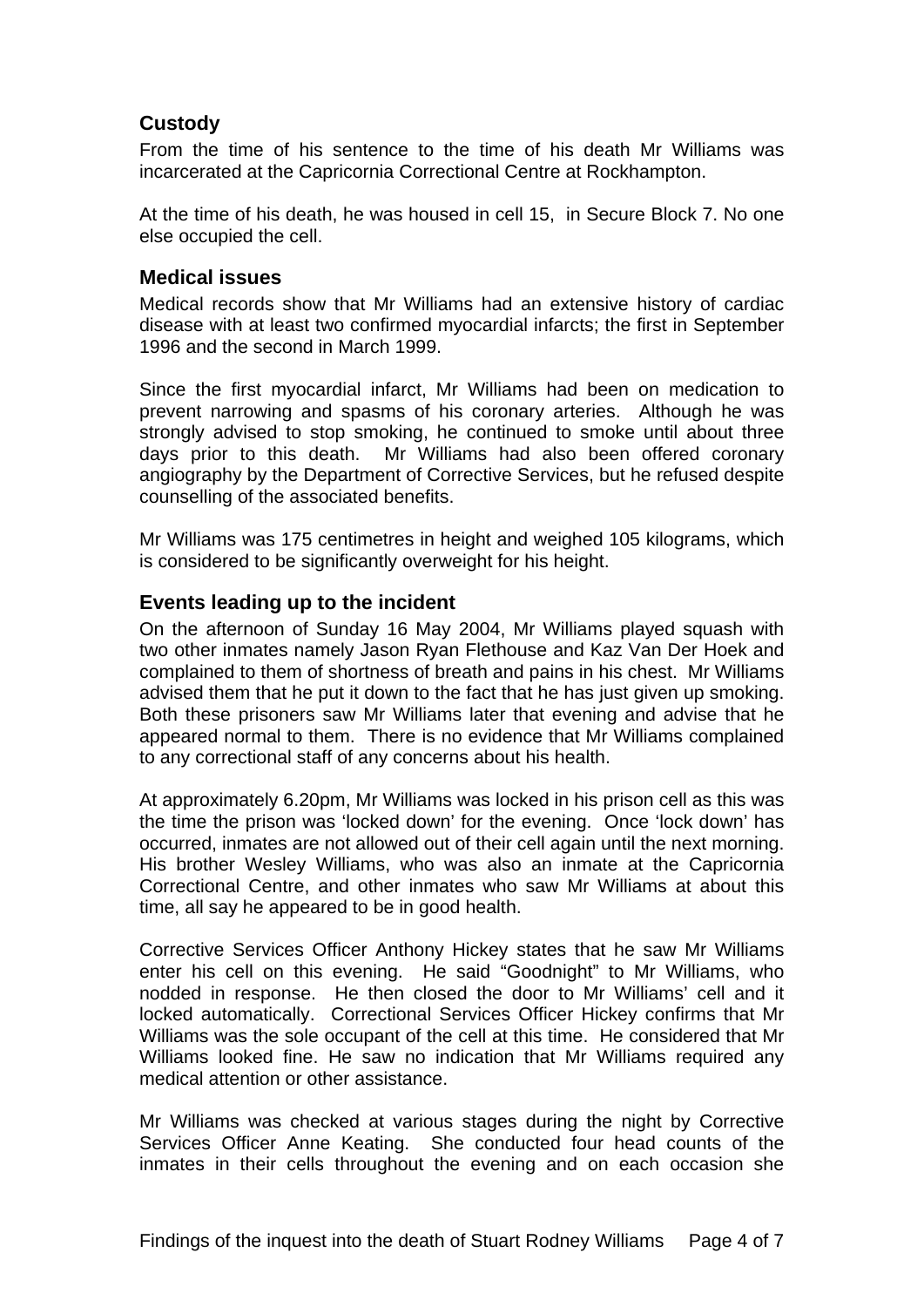viewed Mr Williams in his cell. She recalls that on the occasions she saw him, he was sleeping on a mattress on the floor of his cell and that his television was operating. She viewed the inside of Mr Williams' cell, through the glass window of his cell door and nothing appeared abnormal to her.

She advised that it is not unusual for inmates to sleep on their mattress on the floor and that inmates often leave the television set on and fall asleep watching it. She recalled nothing curious about Mr Williams' sleeping posture or position that made her suspect that he was unwell on any of the four occasions she undertook a head count throughout the evening.

At approximately 7.25am on 17 May 2004, Corrective Services Officers including Officer Henry Odgaard commenced their routine health checks and head count of the inmates in their cells. When Correctional Services Officer Odgaard looked through the window into the cell occupied by Mr Williams, he saw him lying across his mattress. He states that the mattress was on the floor of the cell at right angles to the bed approximately six feet from the door of the cell.

Correctional Services Officer Odgaard kicked at the cell door to make a noise to wake Mr Williams. When there was no response, he suspected that something was wrong with Mr Williams. He contacted Secure Control at the prison to get access to the cell. He also called for Corrective Services Officer Warren Nielsen to attend at Mr Williams' cell.

Once Officer Nielsen arrived, Officer Odgaard entered Mr Williams' cell. He placed his hands on Mr William's left shoulder and shook him in an attempt to elicit a response from him, but none was forthcoming.

Officer Odgaard found that Mr Williams' body felt stiff and he immediately called a 'code blue' over his prison two-way radio. A 'code blue' is a medical emergency notification that causes a response team and a nurse to immediately attend the scene.

In response to this notification, Supervisor Chris Anderson, Registered Nurse Jennifer Yeomans and Student Nurse Kellie Solito attended Mr Williams' cell.

Upon arrival at the cell, Nurse Yeomans observed Mr Williams lying on his back across his mattress, which was on the floor at right angles to the bed base facing the television set. She observed Mr Williams' arms were raised above his head and they were very stiff. She then conducted her clinical assessment of Mr Williams and found no signs of life.

Paramedics, who had been called to the scene, arrived at approximately 7.50am and also checked for signs of life and also established that Mr Williams was deceased.

Doctor Murray Cave issued a life extinct certificate at 8.32am on 17 May 2004.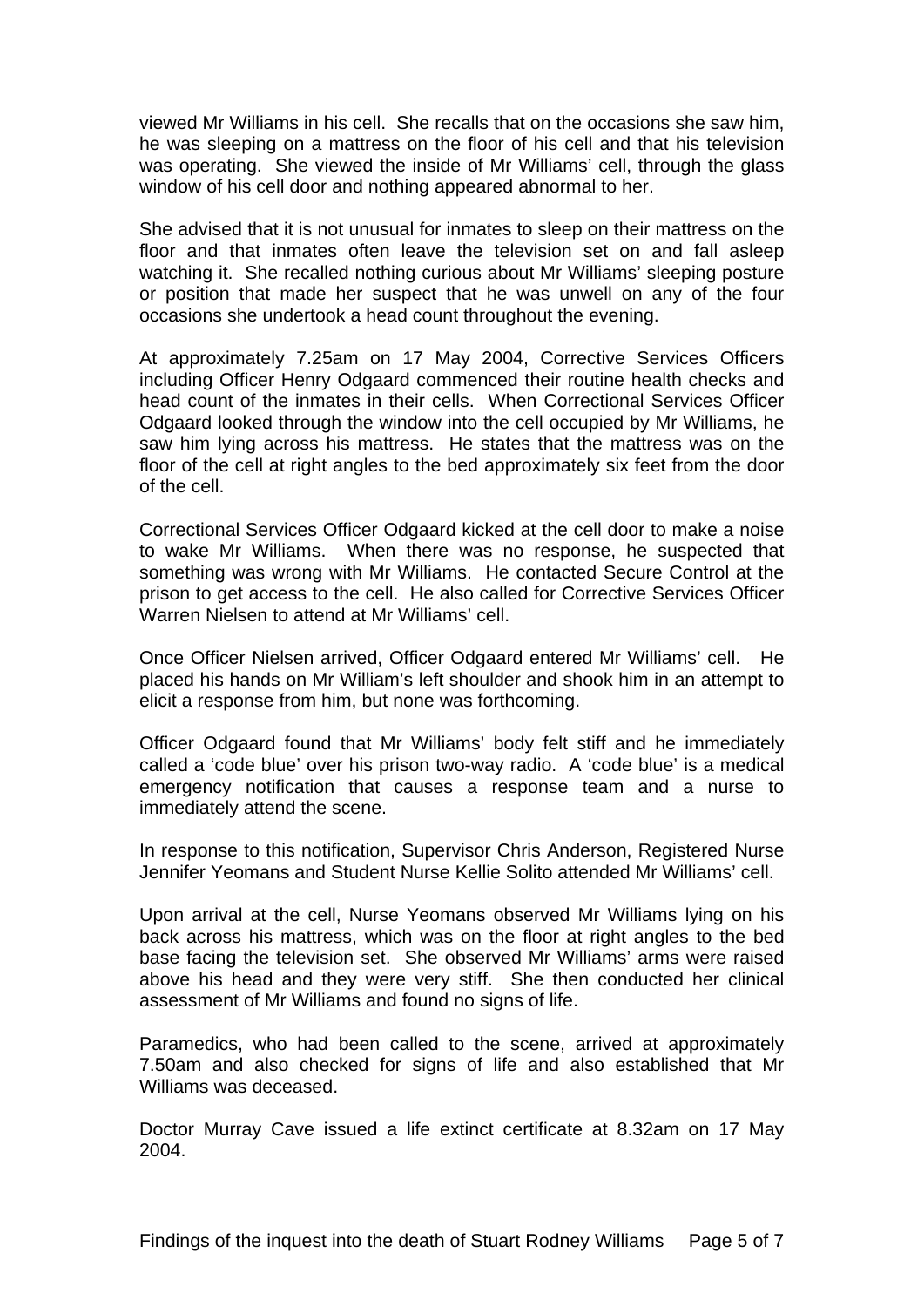Correctional Services officers declared the cell a crime scene and restricted entry to it. A crime scene log was also commenced.

Forensic Pathologist, Dr Nigel Buxton attended at the Capricornia Correctional Centre and examined Mr Williams *in situ*.

Rockhampton detectives and forensic officers also attended and conducted their respective investigations, including photographing the scene and Mr Williams. No evidence of any violence or third party involvement in the death was detected.

Mr Williams' brother, Wesley Williams, was advised of the death was allowed to view the cell and his brother. Other relatives including another brother Sean Williams and a nephew Cecil Kemp were also advised of Mr Williams' death.

As Mr Williams was indigenous, the Brisbane Aboriginal and Torres Strait Islanders Legal Service in Brisbane was contacted and informed of the death.

#### **Autopsy results**

Forensic Pathologist, Doctor Nigel Buxton conducted an autopsy on Mr Williams' body at the Rockhampton Mortuary on the afternoon of 17 May 2004. He advised that, in his opinion, Mr Williams died from natural causes namely "*coronary artery thrombosis due to or as a consequence of coronary artery atheroma*".

#### *Conclusions*

A comprehensive police investigation has been conducted into the circumstances of this death. The investigation, coupled with the autopsy, revealed that Mr Williams passed away peacefully from natural causes namely heart failure, whilst resting on his mattress watching television, in his cell.

I find that the Corrective Services authorities provided Mr Williams with an appropriate level of care and treatment whilst he was in their custody.

The investigation has revealed no suspicious circumstances concerning this death.

#### *Findings required by s45*

I am required to find, as far as is possible, the medical cause of death, who the deceased person was and when, where and how he came by his death. I have already dealt with this last aspect of the matter, the manner of the death. As a result of considering all of the material contained in the exhibits, I am able to make the following findings in relation to the other aspects of the matter.

**Identity of the deceased** – The deceased person was Stuart Ronald Williams.